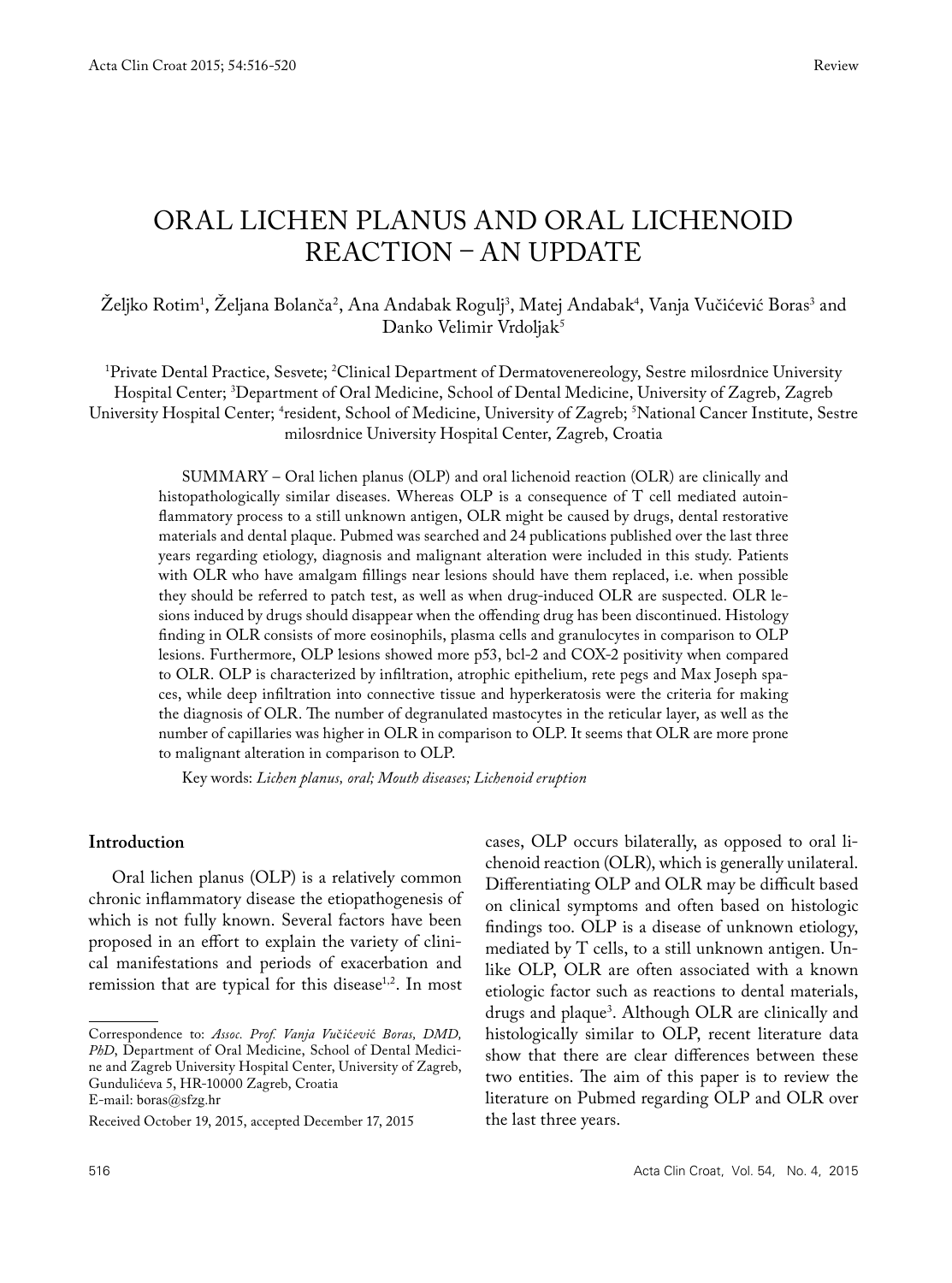## **Materials and Methods**

PubMed was searched to determine whether there were new publications in the last three years regarding distinction in the etiology, diagnosis and therapy of malignant alteration between OLP and OLR. Twenty-four papers available on PubMed were included in this review.

## **Results and Discussion**

Oral lichen planus and OLR are clinically and histologically similar lesions with different treatment planning and prognosis. However, recent research indicates that it is possible to differentiate these two lesions with additional tests.

# **Difference in the diagnosis of oral lichen planus and oral lichenoid reaction based on histopathologic findings**

Kamath *et al*. 4 had thoroughly searched medical and dental databases including PubMed, Ovid, Cochrane, Pubget, and Researchgate, and found that OLR are often unrecognized and most of the cases categorized as OLP. Suter and Warnakulasuriya<sup>5</sup> evaluated patients who had OLR, oral lichen resistant to treatment and atypical lichenoid changes over a 10-year follow up period. All patients underwent skin patch testing and all those who tested positive were advised to change their filling material. Out of 115 patients, 67.8% tested positive for dental materials and around one-quarter of them tested positive for mercury or amalgam. There was no correlation between pathologic findings and patch test. Moderate to complete remission was found in 81% of 26 people with positive patch test in whom amalgams were replaced. The same authors<sup>5</sup> conclude that patch test is a valuable tool in diagnosing OLR. Arreaza *et al*. 6 compared the expression of p53 protein in OLP and OLR in 65 patients, 31 with OLP and 34 with OLR. Results of the same study<sup>6</sup> showed that there were more p53 positive cases in OLP patients as compared to people with OLR. However, the difference was not statistically significant. Mravak-Stipetić *et al*. 7 conducted a retrospective study on 92 patients with OLP and 14 patients with OLR whose diagnosis was verified by histopathology in 52.2% and 42.9% of cases, respectively. Histologically, there were significantly more eosinophils, plasma cells and granulocytes established in OLR lesions compared to OLP. The same authors' conclude that the type of cells of mononuclear infiltrate should be defined on histopathology in order to distinguish these two states. Czerninski *et al*. 8 analyzed 235 patients, 54% of them non-smokers and 25% current smokers. The OLP group (n=79) had more often bilateral lesions as compared with the group with lichenoid dysplasia (n=30) (70% *vs*. 40.7%) and younger age (56 *vs*. 62 years). All other parameters were comparable. Compared with OLP group, lichenoid dysplasia group consisted of more men. Since the clinical features of lichenoid dysplasia were more similar to OLP and OLR, these findings may indicate that lichenoid dysplasia is part of a spectrum of lichen planus and not an independent entity. Casparis *et al*. 9 analyzed 692 biopsies from 542 patients (207 [38.2%] male and 335 [61.8%] female). Sex and smoking were significantly associated with the severity of the diagnosis. Mucosal lesions that were ulcerative and those that were located at the bottom of the mouth showed a higher degree of dysplasia or were diagnosed as oral squamous cell carcinoma. Smoking and joint disease were significant risk factors. Tretinoin treatment at various concentrations (0.005%-0.02%) significantly improved the diagnosis. Twelve patients (8 women and 4 men) had malignant alteration to oral squamous cell carcinoma within the mean period of 1.58 years. Malignant transformation was more common in OLR (4.4%) as compared with OLP (1.2%).

If the first biopsy showed intraepithelial neoplasia, the risk of squamous cell carcinoma had increased. Mårell *et al*. 10 defined prognosis and evaluated regression of lichenoid contact lesions and OLP after replacing dental restorative materials suspected to have caused these lesions. Forty-four patients were examined six years after the first visit. After dental materials had been replaced, regression of oral lesions was significantly higher in patients with OLR as compared with the lesions of OLP patients. As there was no oral lichen lesion regression after replacing the material, it is necessary to establish the correct diagnosis, so that patients with oral lichen do not undergo unnecessary filling change10. Arreaza *et al*. 11 found the expression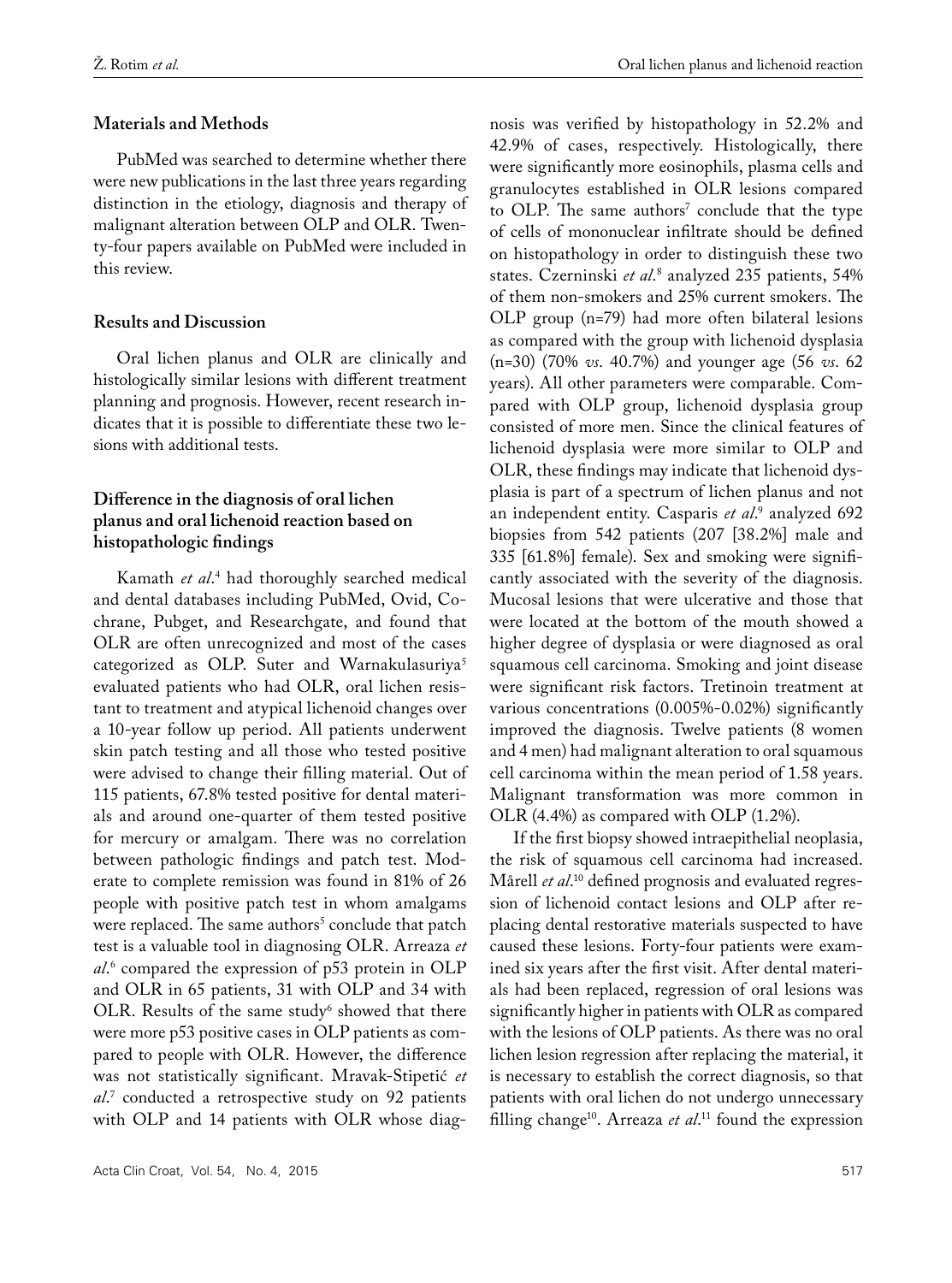of Bcl-2 and COX-2 to be higher in OLP than in OLR samples. Aminzadeh *et al*. 12 analyzed data from 232 patients with OLP and OLR during the 2000-  $2010$  period. The authors<sup>12</sup> conclude that involvement of the lips was the only clinically significant difference between these two diseases and that people with OLR often have involvement of the lips. Infiltration, atrophic epithelium, "saw-tooth" rete pegs and Max Joseph area were histopathologically reliable criteria for distinguishing OLP, while deep infiltration of the connective tissue and hyperparakeratosis were the criteria for the diagnosis of OLR. Reddy *et al*. 13 showed a significant increase in the number of mast cells in OLP and OLR compared to the normal mucosa and a significant increase in intact subepithelial mast cells in the inflammatory infiltrate in OLP as compared to OLR. Furthermore, they also showed a significant increase in degranulated mast cells, number of capillaries and number of eosinophils in OLR as compared with OLP. Gueiros *et al*. 14 found a higher density of CD1a (+) cells in 36 patients with OLP and OLR as compared with controls, and also found the higher density of CD1a to be linked to a thin layer of inflammatory cells. Yuan *et al*. 15 concluded that the number of degranulated mast cells in the reticular layer of the corium was higher in OLR as compared to OLP. This indicates that despite the increase in the number of these cells, their role is not the same in the pathogenesis of the disease. Furthermore, epithelial thickness is smaller in OLP lesions as compared to OLR. However, the difference in the thickness of basal membrane is not a reliable criterion.

## **Difference in the etiology of occurrence of oral lichen planus and oral lichenoid reactions**

#### *Drugs*

Traditionally, OLR are related to the administration of nonsteroidal anti-inflammatory drugs and antihypertensive drugs (beta-blockers, angiotensinconverting enzyme inhibitors and diuretics, in particular hydrochlorothiazide). OLR was described in patients receiving drugs with an active thiol group, such as piroxicam, sulfasalazine, tolbutamide and glipizide. Furthermore, OLR has been associated with the following medications: antifungals (keto-

conazole), antiepileptics (carbamazepine), immunomodulatory drugs (gold salts and penicillamine), allopurinol, lithium, imatinib, infliximab, certolizumab, adalimubab, obinutuzumab, etanercept, abatacept, antituberculotic drugs, duloxetine hydrochloride and topical imiquimod. Lichenoid skin reactions including involvement of the mucosa after the administration of 3-hydroxy-3-methylglutarylcoenzyme A inhibitors such as pravastatin, which may lead to OLR together with consistent histopathology, are probably sufficient for the diagnosis of OLR caused by drugs, although the presence of circulating cytoplasmic autoantibodies in the basal layer can be better substantiated<sup>16</sup>.

#### *Restorative materials*

Muris *et al*. 17 tested 906 patients, of which 24.3% reacted to palladium and 25.2% to nickel. The sensitivity to palladium, in contrast to the sensitivity to both metals, was associated with the exposure to dental crowns, metal skin reactions, OLR, dry mouth and metallic taste. After removal of the amalgam, Lynch *et al*.<sup>18</sup> tested responses to skin patching in 31 patients with OLR. Ten (32%) patients were positive for mercury and in 8 of them amalgam was replaced, which resulted in complete or partial resolution of lesions. The same authors suggest removal of amalgam in people with positive patch test. Montebugnoli *et al*. 19 showed that, after amalgam removal, complete disappearance of lesions failed to occur in 14 (22%) patients, which was significantly associated with lesion topography and positive patch test. Complete histologic healing occurred in only 7 cases (50% of patients healed clinically), but was significantly associated with a combination of positive patch test and direct contact to amalgam. Contact to amalgam and positive patch test are good but not absolute indicators of the benefit of amalgam removal. In addition, complete clinical healing does not necessarily mean disappearance of the histologic characteristics of OLP and OLR19. Lartitegui-Sebastián *et al*. 20 performed a prospective study on 100 people who had amalgam and underwent patch testing. OLR were established in 7 patients whose lesions were bilateral and asymmetrical and who had asymptomatic white papules and macula. The lesions were located near old and corroded amalgam fillings, and patch test was posi-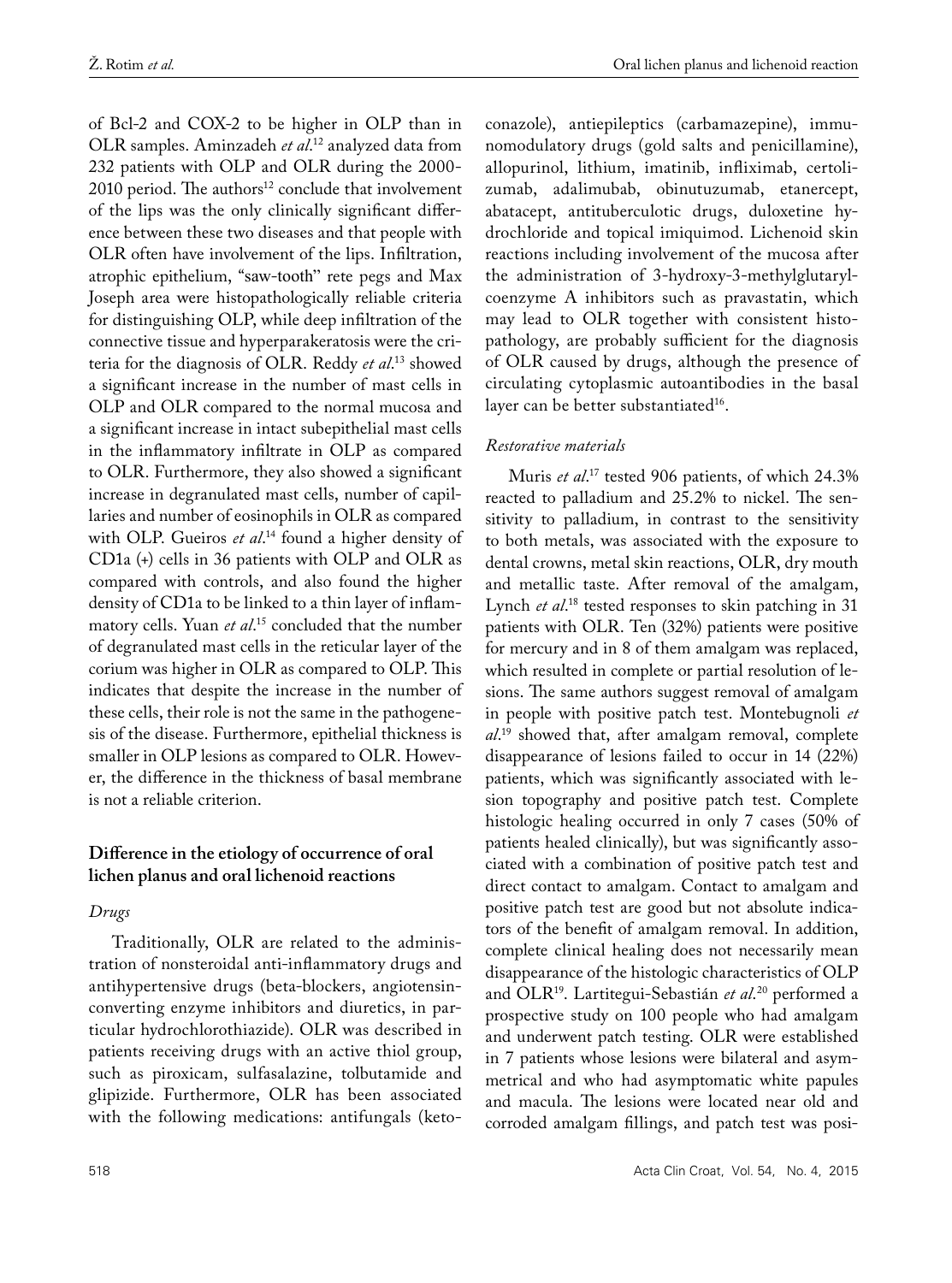tive in two people. Amalgam removal resulted in improvement in 5 patients. Sugiyama *et al*. 21 found typical elements of dental materials in OLR lesions, while they were not present in OLP and were negative in control samples. These elements were presumed to be parts of dental materials which had entered mucosa during erosion. For this reason, the authors suggest differentiating OLR and OLP based on the analysis of elements on biopsy<sup>21</sup>.

## *Chewing betel*

Reichart and Warnakulasuriya<sup>22</sup> found OLR caused by betel (its main carcinogen is areca nut), which is used by about 600 million people, mainly in Asia, and by people who emigrated from Asia to other countries.

## **Malignant alteration**

Determination of the potential malignant alteration in people with OLP is complicated by difficulties in the diagnosis of OLP, in differentiating OLP from OLR, by the phenomenon that premalignant lesions may show lichenoid characteristics.

Fitzpatrick *et al*. 23 searched PubMed, Embase and Thomson Reuters Web of Science, and included 16 studies on 7806 patients with OLP, 85 of which developed oral cancer. Out of 125 patients with OLR, 4 developed oral cancer. The overall rate of malignant alteration was 1.09% for OLP, and in one study 3.2% for OLR. The mean age of patients diagnosed with cancer was 60.8 years, and it occurred more often in women and on the tongue. The mean time elapsed from OLP or OLR diagnosis to oral cancer development was 51.4 months. Mares *et al*. 24 analyzed 32 patients (8 with OLP and 24 with OLR) followed-up for 164 months after initial visit. Patients with OLP did not develop oral cancer, while two patients from the OLR group developed oral cancer after 45 and 143 months of follow up.

## **Conclusion**

It seems that OLR are more prone to malignant alteration in comparison to OLP. Furthermore, it seems that histopathology reveals clear differences between OLP and OLR.

#### **References**

- 1. Persić S, Mihić LL, Budimir J, Šitum M, Bulatz V, Krolo I. Oral lesions in patients with lichen planus. Acta Clin Croat. 2008 Jun; 47(2):91-6.
- 2. Scully C, Chaudhry SI. Aspects of human disease. 43. Lichen planus. Dent Update. 2009 Dec; 36(10):649.
- 3. McParland H, Warnakulasuriya S. Oral lichenoid reaction to mercury and dental amalgam – a review. J Biomed Biotechnol. 2012; ID 589569.
- 4. Kamath VV, Setlur K, Yerlagudda K. Oral lichenoid lesions – a review and update. Indian J Dermatol. 2015 Jan-Feb; 60(1):102.
- 5. Suter VG, Warnakulasuriya S. The role of patch testing in the management of oral lichenoid reactions. J Oral Pathol Med. 2015 May 20. doi: 10.1111/jop.12328. [Epub ahead of print]
- 6. Arreaza A, Rivera H, Correnti M. p53 expression in oral lichenoid lesions and oral lichen planus. Gen Dent. 2015 Jan-Feb; 63(1):69-72.
- 7. Mravak-Stipetić M, Lončar-Brzak B, Bakale-Hodak I, Sabol I, Seiwerth S, Majstorović M, *et al*. Clinicopathologic correlation of oral lichen planus and oral lichenoid lesions: a preliminary study. Sci World J. 2014; 2014:746874.
- 8. Czerninski R, Zeituni S, Maly A, Basile J. Clinical characteristics of lichen and dysplasia *vs* lichen planus cases and dysplasia cases. Oral Dis. 2015 May; 21(4):478-82.
- 9. Casparis S, Borm JM, Tektas S, Kamarachev J, Locher MC, Damerau G, *et al*. Oral lichen planus (OLP), oral lichenoid lesions (OLL), oral dysplasia, and oral cancer: retrospective analysis of clinicopathological data from 2002-2011. Oral Maxillofac Surg. 2015 Jun; 19(2):149-56.
- 10. Mårell L, Tillberg A, Widman L, Bergdahl J, Berglund A. Regression of oral lichenoid lesions after replacement of dental restorations. J Oral Rehabil. 2014 May; 41(5):381-91.
- 11. Arreaza AJ, Rivera H, Correnti M. Expression of COX-2 and bcl-2 in oral lichen planus lesions and lichenoid reactions. Ecancermedicalscience. 2014 Mar 20;8:411.
- 12. Aminzadeh A, Jahanshahi G, Ahmadi M. A retrospective comparative study on clinico-pathologic features of oral lichen planus and oral lichenoid lesions. Dent Res J (Isfahan). 2013 Mar; 10(2):168-72.
- 13. Reddy DS, Sivapathasundharam B, Saraswathi TR, SriRam G. Evaluation of mast cells, eosinophils, blood capillaries in oral lichen planus and oral lichenoid mucositis. Indian J Dent Res. 2012 Sep-Oct; 23(5):695-6.
- 14. Gueiros LA, Gondak R, Jorge Júnior J, Coletta RD, Carvalho Ade A, Leão JC, *et al*. Increased number of Langerhans cells in oral lichen planus and oral lichenoid lesions. Oral Surg Oral Med Oral Pathol Oral Radiol. 2012 May; 113(5):661-6.
- 15. Yuan A, Woo SB. Adverse drug events in the oral cavity. Oral Surg Oral Med Oral Pathol Oral Radiol. 2015 Jan; 119(1):35-47.